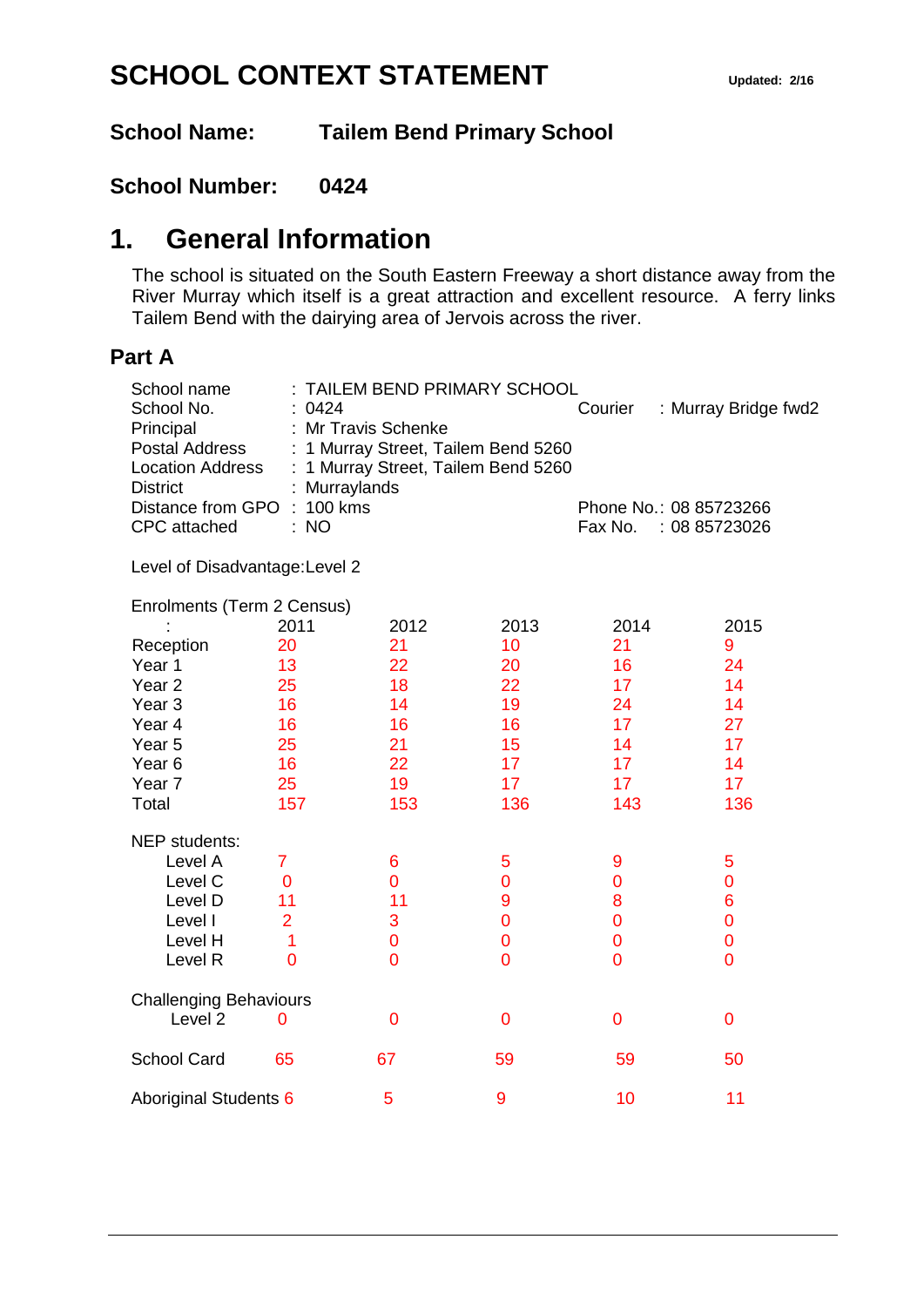### **Part B**

School Email Address

[:info@tailembdps.sa.edu.au.](mailto:info@tailembdps.sa.edu.au)

Staffing numbers

: 10.2 FTE. There are currently seven vertically grouped classes R-7. 1.0 Principal; 0.8 School Counsellor, 0.4 Teacher Librarian, 0.4 PE/Health NIT teacher, 0.4 Music Performing Arts/ NIT teacher, 0.2 LOTE (German) teacher and 0.8 Student Support teacher. The school currently has 180 hrs SSO time per week that include 27 hours per week Community Library. Through the Global Budget the school purchases most of these hours for classroom support and students with special needs

Enrolment trends

2016 enrolments stand at 135 including 5 FLO students.

• Year of opening

: Although a provisional school was opened early in 1902, the school officially opened on its current site in 1911.

Public transport access

: Passengers can board the Link SA from Railway Station daily apart from Sunday to travel to Murray Bridge and Adelaide.

# **2. Students and their welfare**

General characteristics

: Currently 33% of the total school population hold a School Card. A high percentage of the school's students come from lower socio-economic backgrounds. The school also has some student transience. Social Justice initiatives focus on Literacy and Numeracy. Well being focuses on engagement and participation to ensure that the needs of disadvantaged students are addressed.

Support offered

: A School Counsellor was appointed in 1999. The Counsellor's role includes responsibility for attendance and behaviour management in consultation with the Principal. Coordination of the school's "Success Time" program that includes Friday afternoon 'electives' and recess and lunch time Clubs are also coordinated by the counsellor. The school became an identified KidsMatter School in 2012

### **: Behaviour Management**

In line with DECS School Discipline Policy, the following behaviour codes and processes have been set in place at Tailem Bend Primary School.

Senior Staff support class teachers to develop positive reward systems and consequences for inappropriate behaviour. School has 'Time Out' room and a successful behavioural management policy.

There is a strong focus on the implementation of Bounce Back and the building of whole-school social and emotional learning programs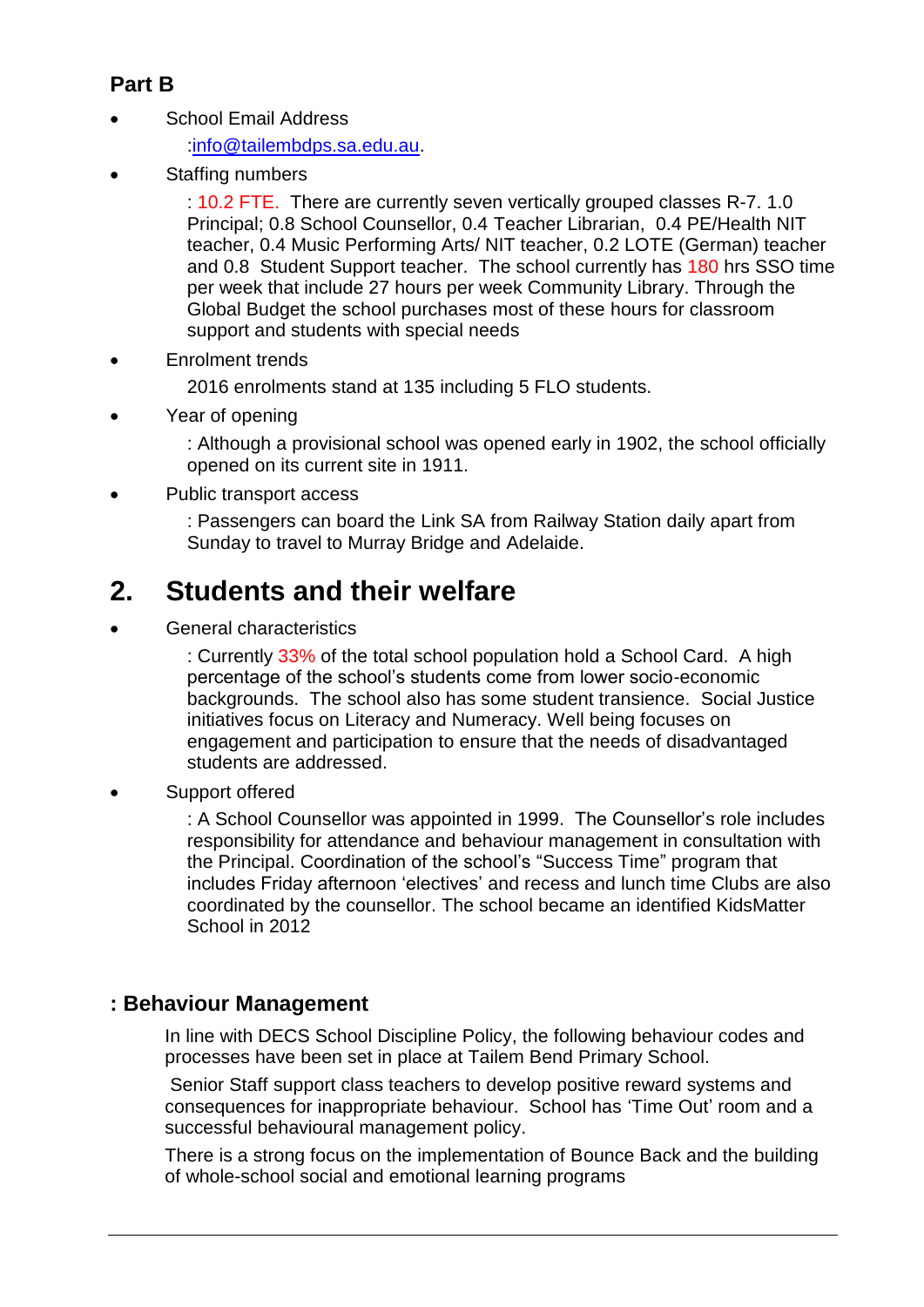- Establishment of common and consistent procedures across all classes
- The active involvement of senior staff in supporting all staff including TRT's
- Whole school positive awards programme
- Establishment of the Time Out and Re-Think time
- **Establishment of Playtime Clubs**
- Success time every Friday afternoon
- Presentation of Awards and Certificates at assemblies
- Establishment of specific reward program for student's on BM plans
- Preventative measures such as regular individual and group counselling sessions, and alternative play areas for students and practise social skills
- Training and Development for staff

The school works collaboratively with interagency support services including Interagency Behaviour coaches, DECD disability coordinators, CAMHS, Families SA

### **: SRC**

To ensure effective and meaningful student voice, Tailem Bend Primary School has:

- An R-7 Student representative Council (SRC)
- Weekly Class Meetings
- Placed an emphasis on Community Service as part of the role of SRC through fundraising for a specified charity and monthly visits to the residents of the local hospital and Kindergarten
- Raised the profile of the SRC through coverage in the local paper, articles in the School Newsletter and formal Induction ceremonies
- Promoted Enterprise Education through fundraising.

### **: Special Programs/ Special Education**

To accommodate individual learning styles and to meet the academic, social and emotional needs of each student, Tailem Bend Primary School has:

- An Inclusive Education Coordinator to oversee the management of program including, assisting teachers in the review of IEP's and training and development
- Budgeted for additional SSO hours to target specific children
- Trained volunteers to work on a one to one basis with students in line with the principles of Reading Recovery.
- Ability Maths groups
- Purchased and implemented the Rainbow Reading programme
- Purchased and implemented the Lexile reading programme
- Established close links with outside agencies for example: the Autism Association, Options Coordination, Downs Association
- Provide opportunities for identified students to attend the weekly Riding for the Disabled program in Murray Bridge and weekly swimming. To be reviewed
- Introduced a Mentoring programme that targets identified students.
- Targeted members of the community to act in a voluntary capacity.
- Work closely with the Tailem Bend Community centre and their woodworking programme.
- Targeted students study and take responsibility to look after animals at school.
- Students have opportunities to work in our school garden.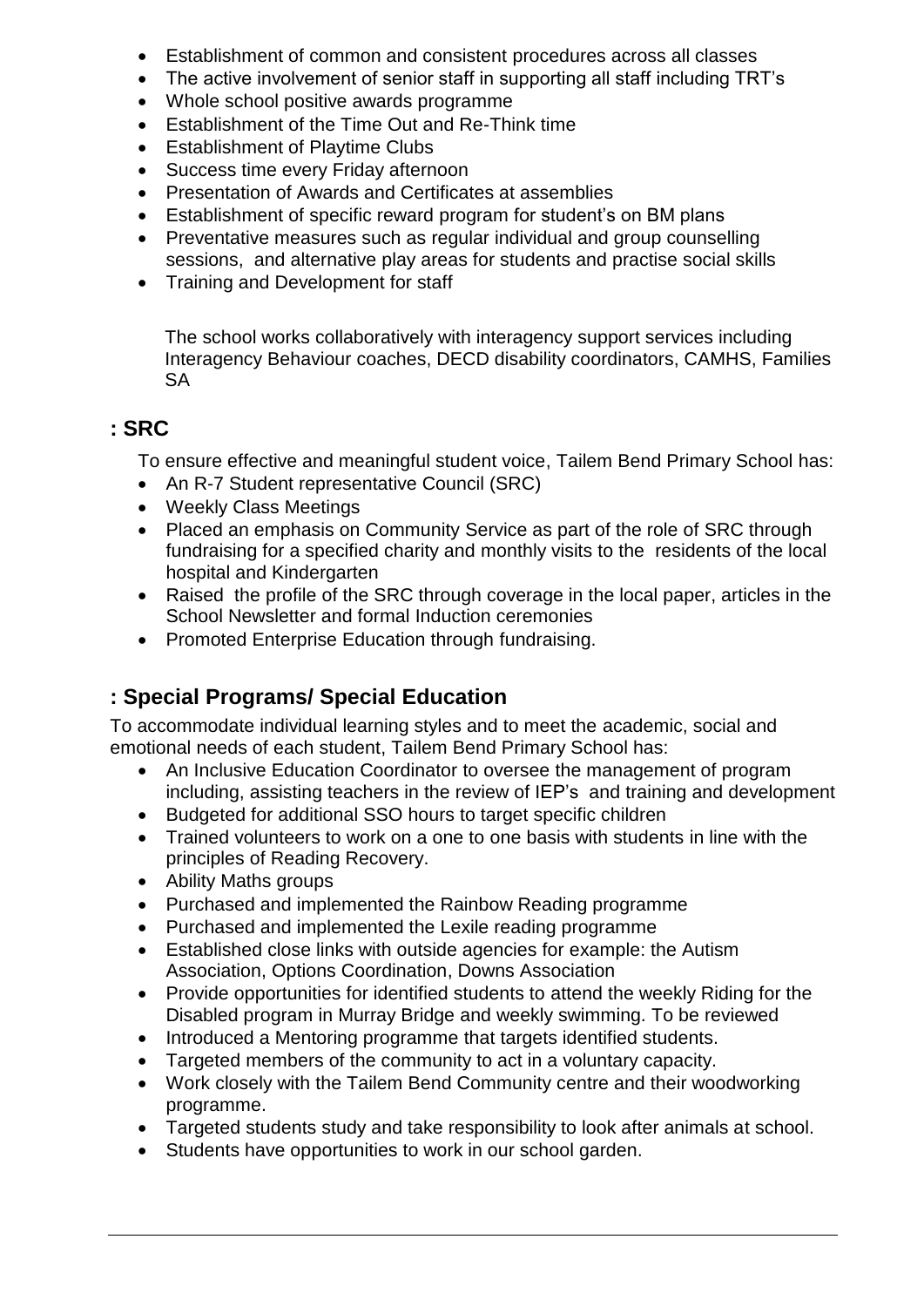# **3. Key School Policies**

Please refer to our 'Site Improvement Plan'. The school's priorities are developed with student, staff and community participation.

Our **Teaching and Learning Policy** guides staff and students on our philosophy and educational vision.

## **4. Curriculum**

- **Literacy** Accelerated Literacy, R-7, was introduced in 2012. This program covers the explicit teaching of the comprehending and productive modes of language. All teachers are trained and have the support of a visiting AL consultant. PAT-R is used to collect baseline data and map individual student improvement. In addition, students are assessed and supported using Reading Recovery strategies and the Lexile Framework. We have a trained Reading Recovery teacher on site and, along with our AL focus teacher, teachers are supported in using a differentiated curriculum.
- **Health Promoting School**: Our school is active in promoting healthy habits for our students. We have whole school Healthy Eating/ Brain Food, Play time (recess and lunchtime) groups (indoor soccer, football, skipping, running clubs).. Students learn a wide variety of sport and leisure programs through Active After School Communities funding.
- **Performing Arts**:

We have a Music and Performing Arts programme that ensures students have opportunities to be involved in a variety of drama and music performances including the regional and state Festival of Music .A Music/ Performing Arts teacher was appointed in 2011.

Instrumental music is provided by the Instrumental Music Service

A **Whole School Variety Performance** at the end of the year includes students participating in a variety of roles including: singing, dancing, acting, sound and lighting, backdrops and stage management.

- **Learning Technology**: We operate Apple Mac computers at our site. We have an ICT skills continuum that includes keyboard skills and multi media programming. The school runs an airport system that integrates 38 desktop and 45 laptop computers for student/curriculum access. This network is managed by a dedicated ICT technician and a committee that manages ICT across the school.
- **Australian Curriculum:** Using the Teaching for Effective Learning framework, there is a focus on teachers implementing the AC and embedding formative assessment practices into their learning programs. Professional learning support is provided by the cluster Primary Australian Curriculum Facilitator, and the Regional Curriculum Coordinator.

#### **Assessment and Reporting**

A variety of Assessment strategies are used to ensure students are progressing at appropriate rates. Students in years 3 – 7 are assessed in Reading and Numeracy using the PAT assessment tool in term 3. Year 3, 5 and 7 students are also assessed with NAPLAN. Student progress is monitored closely to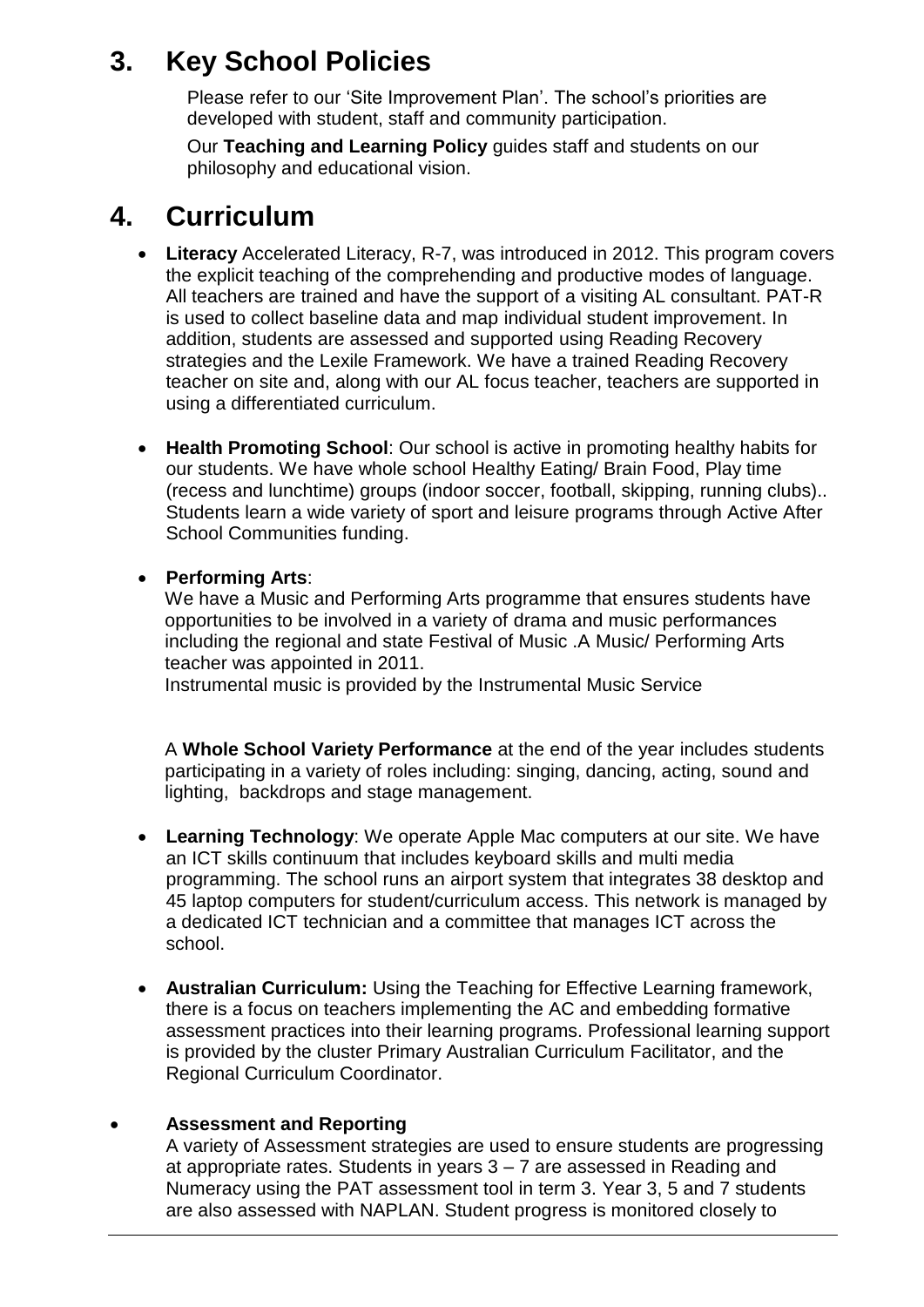ensure student progress at a rate commensurate with their ability. Written reports are sent home to families in Terms 2 and 4. Parents and caregivers have the opportunity to meet throughout the year with teachers regarding student progress. Three way formal interviews are conducted at the beginning of Term two.

# **5. Sporting Activities**

Children are taught the skills associated with a wide variety of sports during Physical Education lessons. SAPSASA representatives participate in District Competitions in Netball, Cricket, Football, Tennis, Golf and Athletics. Students from the school play in competitive Basketball, as well as Football, Cricket and Tennis and Netball for local teams. Sports coaching clinics are held throughout the year at school to encourage skill development and active participation in a range of sports. The school Gymnasium is hired by local clubs such as Netball, Basketball and Karate for outside of school hours competitions. We have appointed a PE specialist teacher.

# **6. Other Co-Curricular Activities**

: Special Activities include "Book Week" celebrations, Sports Day, JP "Splash "Primary Swimming Carnivals, end of year Concert, Come Out and performances at least once per term by visiting groups. Other special programs include Planting seeds with the local hospital (students and elderly people working together), Cows Create Careers supported by the local dairy industry with a small group of students raising calves, participation in the River Murray Forum, and access to facilities at the local Community Centre.

We are also involved in the International Pedal Prix. This involves students from year 5/6/7

# **7. Staff (and their Welfare)**

Staff profile

: The staff at Tailem Bend Primary School are mainly experienced teachers and SSO's who live in the Tailem Bend/Murray Bridge area. This year we have a new graduate teacher

Leadership structure

: Principal and School Counsellor work collaboratively and share responsibility for behaviour management and wellbeing. Senior Leadership Team consisting of Principal, Coordinator/Student Counsellor and Step 9 teachers, meets weekly on school issues.

#### Performance Development

Personal Development planning is documented each term, in line with DECD policy.

- To improve student learning we believe that:
- 1. We should work together in a sharing, collaborative way.
- 2. Open, honest communication is vital in a happy work place.
- 3. Planning is the best way to ensure success.
- 4. People want to take responsibility for their own lives and careers.
- 5. Senior staff has a responsibility to assist.
- 6. Success and honest effort should be recognised and acknowledged.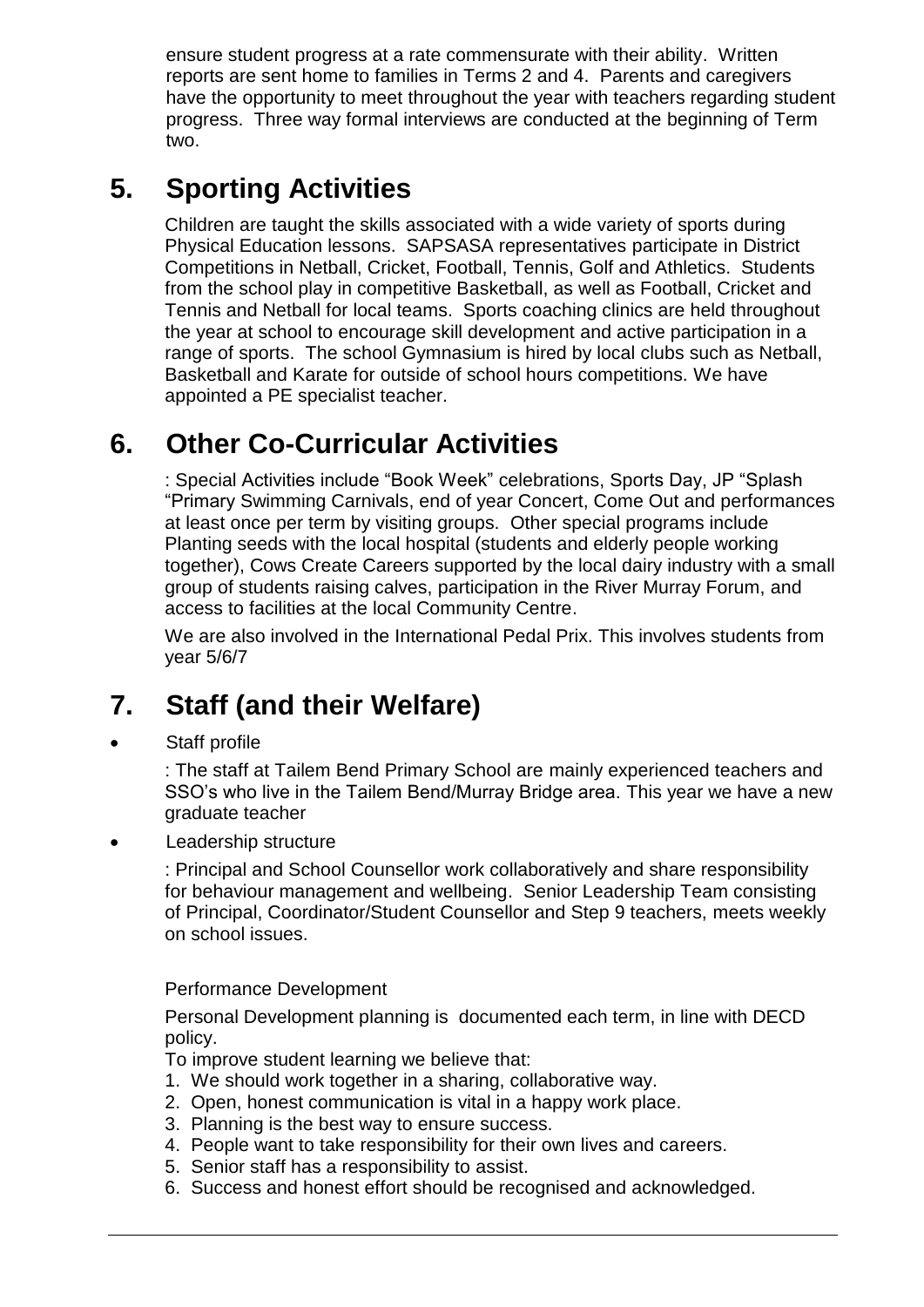7. Staff members have a right to planned and constructive feedback about their performance. Senior staff shares this responsibility.

## **8. School Facilities**

Buildings and grounds

: Original 2-storey building containing 4 classrooms, computer suites on ground and first floor, upstairs "Buzz Box' (withdrawal-meeting room) Community Library and preparation areas. Open-Space Unit housing 4 Junior Primary classes, School Counsellors office, teacher preparation area and withdrawal room. Double classroom that functions as a Music and Performing Arts, A separate Canteen. A single building, equivalent to two classrooms, plus storage area is a 5/6/7 classroom. Abundant grassed playing area (automatic watering system) plus asphalt areas including netball and basketball courts. Three fixed equipment playground areas and swimming pool.

Specialist facilities

: The school supports a Community Library and a Swimming Pool that is open to the community after school hours during the summer months, and a Gymnasium/Recreation Centre completed in 2000.

# **9. School Operations**

Decision making structures

Governing Council meets twice per term while SRC meets weekly. Staff hold staff meetings weekly (Wednesdays) which incorporates Professional Learning. All staff members participate in various curriculum and management committees.

The Governing Council has sub committees that include: Curriculum, Gymnasium, Finance, Fundraising, Environment, Swimming Pool, Uniform and Library. These sub committees meet once per term or as need arises.

• Regular publications

: Newsletters are published fortnightly. The school has a Parent/Caregiver Information booklet for parents of new students and a Staff Handbook for all new staff. 'School Diary' notices inform staff of relevant information. Classes also send home regular class newsletters.

# **10. Local Community**

General characteristics

: Tailem Bend was originally a railway town but is now caters for a mixed population of sole and dual parent families, unemployed families, business people and farmers. Employment in the area is mostly with local businesses and service suppliers.

Parent and community involvement

: Parents/Caregivers are actively involved in the school in a variety of ways: Governing Council, sport activities, canteen, curriculum programmes, mentoring, excursions, classroom initiatives and assistance to classroom teachers. The wider community is also very supportive of the school.

Other local care and educational facilities

: A funded Occasional Care program is offered at the local Kindergarten for 2 sessions per week for children aged 2-5 years. There are a number of day